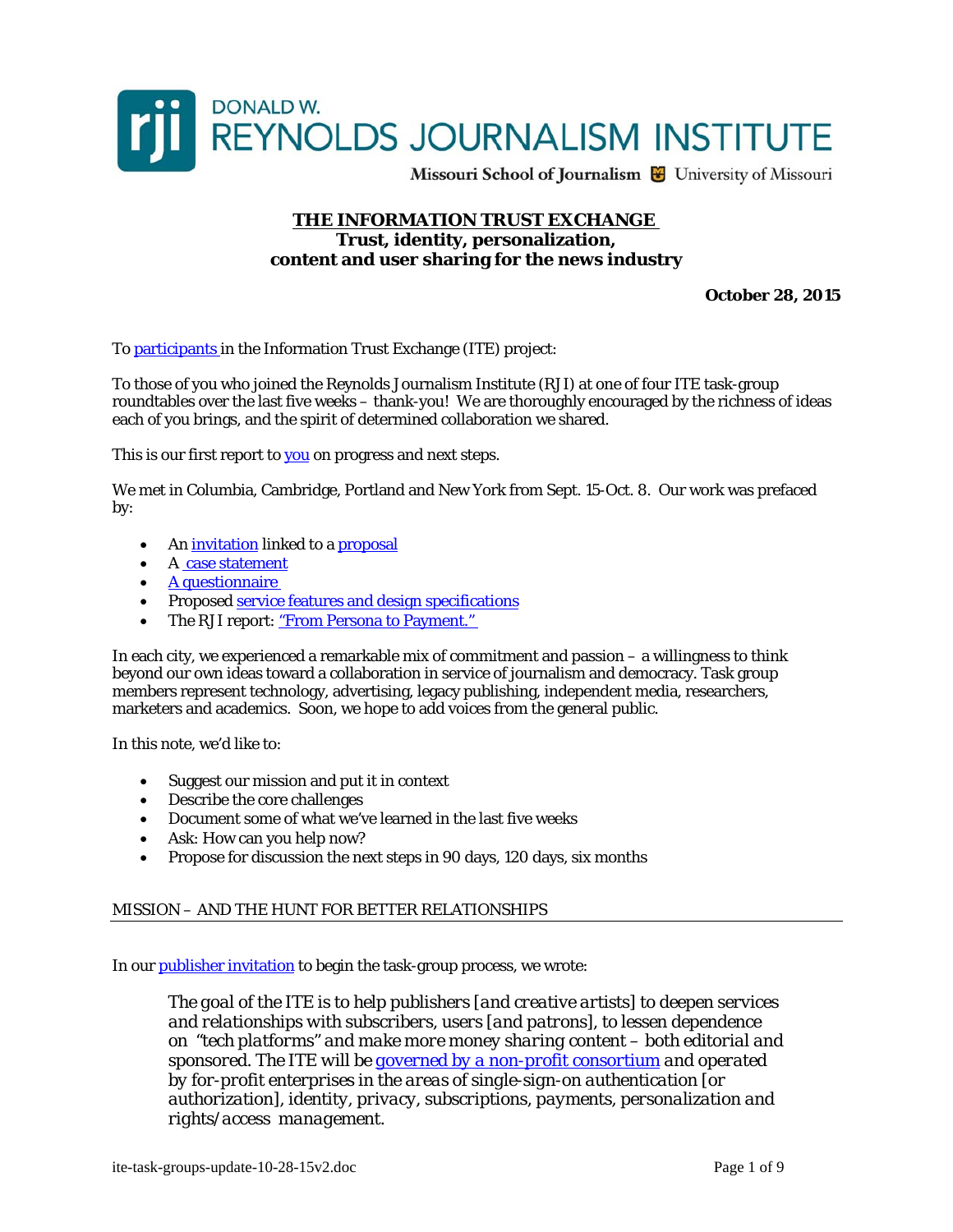Some of you may remember an opening scene from *"The Hunt for Red October,"* a 1990 movie about a turning point, a change in the relationship between great powers. As his submarine slipped forbodingly seaward a under a slate-grey sky 500 miles north of Murmansk , actor Sean Connery, played a Russian skipper, Marko Ramius, who, secretly, is about to upset the power balance.

We learn – much later – Ramius is deeply troubled by the futility of a nuclear technology stalemate and hazardous war games among two great powers. As his submarine prepares to dive at the start of a thriller voyage invented by novelist Tom Clancy, a junior officer says to Ramius: "It's time, Captain." In his softspoken and reflective answer – "We go," Connery rises to the challenge of that time. Three years after the film's debut, the Soviet Union had yielded to the Russian Federation and the Cold War was over at least for a generation.

We are in the midst of a technological cold war – a senseless escalation of tension among those who would instruct absolute privacy and those who find the very word a quaintly modern phenomenon we should all "get over." Meanwhile, dodos worthy of Alice's Adventures in Wonderland try haphazardly to acquire more "eyeballs" and more user data in a spinning race of uncertain purpose.

Forty of you have committed time and brain cycles to wondering if it is time to change the game . . . the race . . . and the relationships on the web and mobile that now broker our trust, identity, privacy and information commerce. Can we create an open market for information where we all have more choice and control over our personal privacy, at the same time we enjoy – and easily reward – unique, personalized experience and constructive community relationships?

Let's consider that an achievable mission.

## THE CORE CHALLENGES

For at least seven years, ITE collaborators [John Taysom,](http://newshare.com/wiki/index.php/Ite-news-role) [Drummond Reed](http://newshare.com/cambridge/A-drummond-reed-SSS.pdf) and experts in the news industry [have recognized a looming challenge](http://newshare.com/wiki/index.php/Ite-news-role) – how to curb growing reliance on unauthorized sharing of personal data in order to support journalism via digital advertising.

"We are hemorrhaging personal information, others are profiting from it, and we are getting substandard product," veteran new-media executive and consultant [Elizabeth Osder said](http://www.osdergroup.com/leadership/4/elizabeth-osder) during the 2008 Reynolds Journalism Institute gathering, ["Blueprinting the Information Valet Economy."](http://newshare.com/wiki/index.php/Blueprint) She added: "Citizens need to eventually take control of that information because that is about their privacy. Maybe there is a role for media companies to help facilitate that community gold . . . I want all of those places where I sign up for to be managed on my desktop in the way that I can control and look at them rather then me going off and finding stuff."

Other ITE collaborators such as [Dave Gehring](http://newshare.com/columbia/READING-gehring-voices-alignment.pdf), Henry "Buzz" Wurzer and [Peter Winter](http://www.newshare.com/newyork/winter-death-of-newspapers.pdf) are clear about [the desperate measures newspapers](http://newshare.com/cambridge/READING-dire-straits-winter-wurzer.pdf) – in particular -- must undertake, and the necessity for a single voice. For publishers to remain at the center of solving the problems the experts identify, they face these challenges:

- Because of the way third-party cookies work to manage user identity, publishers must today – for the sake of advertising revenue -- allow their subscriber and reader data to leak from their web services to anonymous marketers all over the web. This erodes trust.
- Facebook, Google, Apple and other "platforms" know more about news readers than do publishers, threatening the ability of publishers to [make money providing services.](http://newshare.com/columbia/READING-gehring-voices-alignment.pdf)
- Today, there is no convenient way to pay multiple publishers for personalized content or services virtually assembled from many sources – sort of a transparent clearinghouse and marketplace for content and users.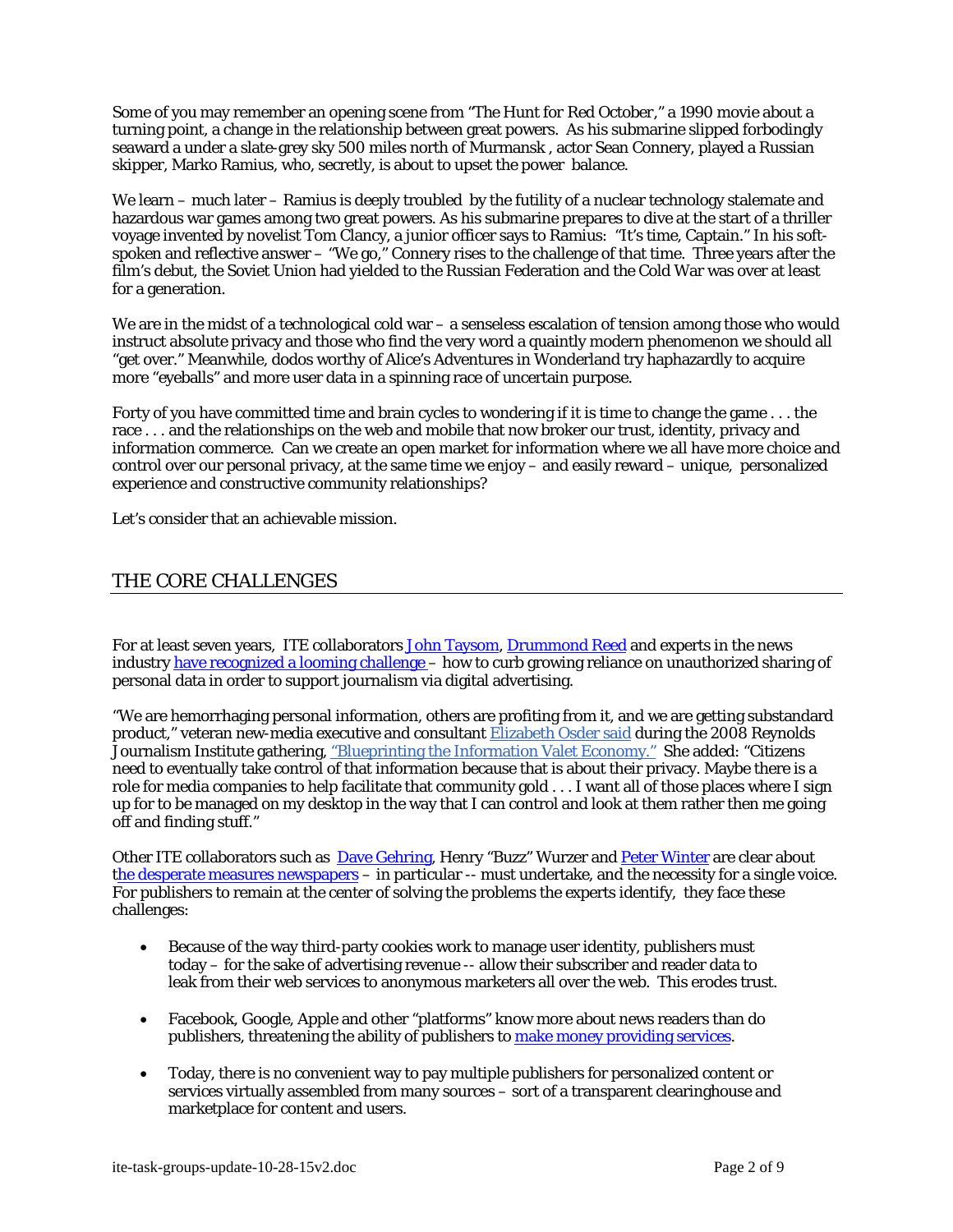# WHAT WE'VE LEARNED

At each of our four meetings, we've created some blueprints for action:

- At the Sept. 16 meeting hosted at the Reynolds Journalism Institute, we decided that one or more proof-of-concept demonstrations of services addressing the ITE mission. We hammered out [objectives for such prototyping –](http://newshare.com/columbia/ite-prototype-mission-objectives.pdf) designed to appeal to the public and create measurable information helping publishers to grow audiences, increase revenues and deepen user relationships.
- [Eight of us met](http://www.newshare.com/newyork/bios-cambridge.pdf) in a seminar room at Harvard Law School on Sept. 23 to talk about authentication and identity. Host Scott Bradner, an Internet standards-process guru, [navigated us](http://newshare.com/cambridge/bios-cambridge.pdf) through a set of **preliminary recommendations** about the prototyping process, including 11 design requirements for a proof-of-concept demonstration followed by at least one pilot. We asked three "burning" questions for trials to answer. We listed value propositions for content providers, tech platforms and the public.
- It was not until Portland, Ore., where we were hosted by the [Turnbull Center](http://journalism.uoregon.edu/turnbull/), that our largest task [group](http://www.newshare.com/newyork/bios-portland.pdf) started to dig into the specifics of how an ITE service might describe, tag, share and sell information. There wa[s consensus on a set of features,](http://newshare.com/portland/ite-portland-PROTOTYPE-FEATURES-10-30-15.pdf) and detailed discussion about how data would be exchanged – but no consensus on how to demonstrate payments.
- Our [final task-group](http://www.newshare.com/newyork/BIOS-newyork-user-privacy-task-force.pdf) meeting in New York was deeply affected by an atmosphere of business crisis in publishing resulting from the rise of "ad blocking" software, which played perfectly into the group's focus on privacy and the sharing of user data. Ad blocking came up at the [pre-meeting](http://www.newshare.com/newyork/ite-task-group-user-privacy-PRE-MEETING-NOTES.pdf)  [dinner,](http://www.newshare.com/newyork/ite-task-group-user-privacy-PRE-MEETING-NOTES.pdf) and figured in [our agenda for Oct. 8](http://www.newshare.com/newyork/AGENDA-ite-task-group-user-privacy-newyork.pdf) in a cozy conference room arranged by Sean Bohan of Mozilla Inc. (Read the [MEETING SUMMARY\)](http://www.newshare.com/newyork/ite-task-group-user-privacy-MEETING-SUMMARY.pdf).

The work of these four task groups together provides living context to a living document: "Service" [Features and Design Specifications" f](http://newshare.com/cambridge/ite-service-design-specifications-v3-09-11-15.pdf)or the ITE. This document defines what the ITE should govern, and proposes a three-element core structure for doing so as (1) [a governing authority](http://newshare.com/columbia/ite-governance-structure-09-12-15-BD.pdf), (2) a set of technical protocols and business rules and (3) a method for securely transferring information among and between ITE members.

### HOW CAN YOU HELP?

 Below are seven ways we hope you and fellow task-group participants can help move the ITE project along. Please email me (Bill Densmore / [densmorew@rjionline.org](mailto:densmorew@rjionline.org) ) to let me know which you can step up to -- or another idea you have for furthering the ITE initiative.

1. Bookmark a link to the ITE Google Group to follow updates and post suggestions, links or resources. Here's the link: <https://groups.google.com/d/forum/information-trust-exchange-project>

Within a few days, we'll send you an invitation to join the group, should you wish to receive email updates. But you can read and post to the group without "joining it" – we'll moderate posts. Use this email address to post: [information-trust-exchange](mailto:information-trust-exchange-program@googlegroups.com)[program@googlegroups.com](mailto:information-trust-exchange-program@googlegroups.com) 

2. Volunteer your organization to participate in prototyping of an ITE service through the authorized use of your content, and/or an invitation to some of your subscribers/users to be part of testing.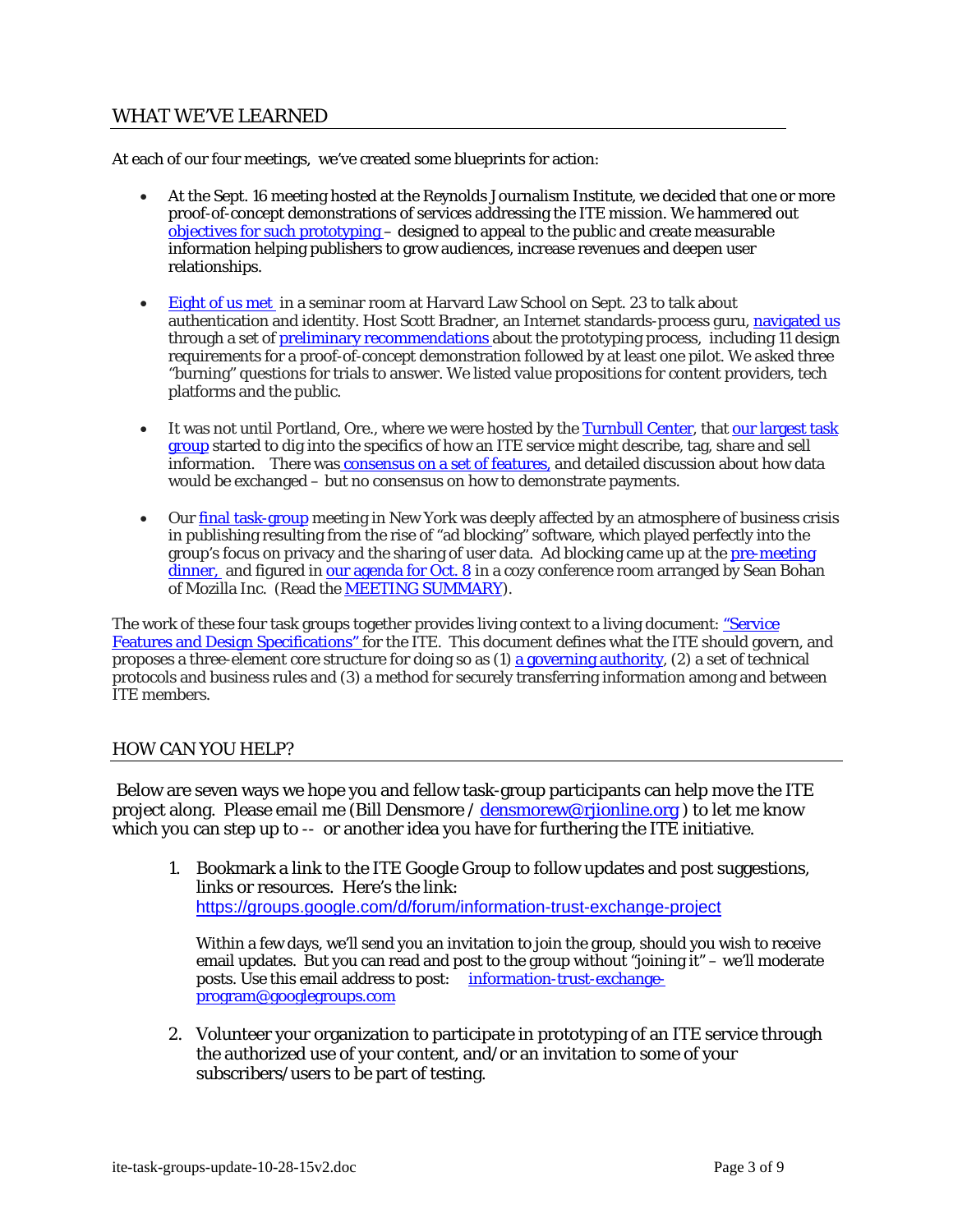- 3. Review and comment on the three-page Appendix to this note: "Operational Requirements of ITE-sanctioned services."
- 4. Help create a fresh [http://www.infotrust.org](http://www.infotrust.org/) website that distills and simplifies the ITE project to essential information readily understood by first-time visitors within and outside the news industry.
- 5. Help develop a budget and identify appropriate founding members and funders for the ITE initiative.
- 6. Assist with drafting and editing (or adopting and adjusting from appropriate sources) initial rules for ITE services. Right now these are the documents we'll be working on because they are needed by folks developing proof-of-concept demonstrations:
	- a. taxonomy for shareable user attributes
	- b. taxonomy for identifying, categorizing and tagging content
	- c. taxonomy for categorizing and and routing advertising
- 7. Participate in one or more online design charettes to diagram the processing and flow of content data, user interest, logging and payment metadata in a reference implementation of an ITE-sanctioned service.

#### WHAT ARE THE NEXT STEPS?

The five meetings – at O'Hare in May and during the last five weeks in four other cities – help bring into focus the hunger for -- and opportunity to collaboratively engineer -- a deliberate approach to the future of trust, identity, privacy and information commerce across the Internet. The Reynolds Journalism Institute is gearing up for a set of likely next steps. There is no roadmap, so RJI invites your participation and input to help us consider the order, priority – and efficacy -- of the steps noted below.

First, three caveats:

- The step of forming a governing organization is not listed, pending discussions as to timing with initial members, funders and collaborators.
- Testing and network rules as they are established must also allow participating affiliates or publishers to continue to operate within their silo. The ITE protocols should be additive to these businesses.
- At least initially, the rules must permit publishers to insert their own cookies or do other things to identify users, unless or until the Information Trust Exchange prohibits such behavior as a condition of membership -- and because a viable alternative is in place.

Below, we have attempted to order these steps chronologically.

### **WITHIN 90 DAYS: Testing / Membership / Funding**

1. Sanction and support (with funding if possible) the rapid deployment of a Proof-of-Concept demonstration of one service operating within an ITE ecosystem as pictured by the four task groups. The demo should be deployed in a matter of weeks, not months, so that it can be tested by a panel of up to 10,000 Public Insight Network members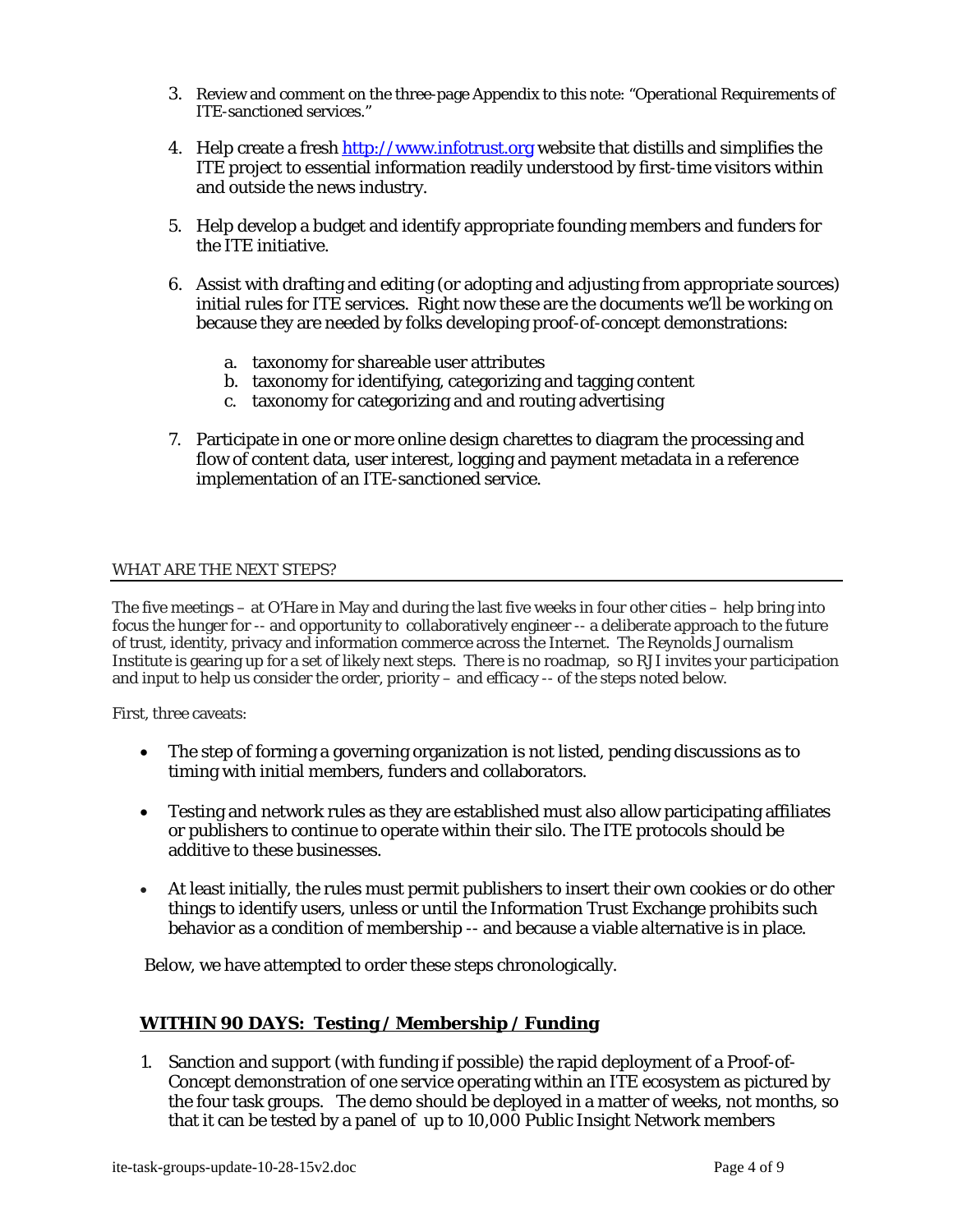nationwide. Key elements of demo(s) would include some, but not necessarily all, of these:

- a. User is supplied a personalized stream of news from thousands of sources.
- b. The service is branded by one of at least three participating news organization "presenters."
- c. The demo is able to log and analyze user activity and at least simulate content sharing and sale.
- d. The activity logging function provides a demonstration of the sharing of content among otherwise independent publishers and their users.
- e. Test open technical protocols for metadata exchange among members for user identity, content sharing/sale and user-opted-in advertising personalization.
- 2. Recruit founding publisher, foundation, individual and platform members
	- a. Define levels of support
	- b. Review potential for program-related-investments or R&D support in the form of non-equity loans
	- c. Confirm need for new, independent organization
	- d. Canvas preferences for corporate form (association, co-operative, hybrid nonprofit owning for-profit)
	- e. Identify possible founding board membership/leadership
- 3. Document the operational requirements of exchange services beyond trials

#### **WITHIN 120 DAYS: Member agreements/obligations**

- 4. Begin drafting and circulation of an Information Trust Exchange Member Agreement. Address rules for:
	- a. Authorization of users to ITE-compliant services
	- b. Definition and use of Personally Identifiable Information.
	- c. Respecting and facilitating user privacy
	- d. Tagging and presenting content
	- e. Exchanging (not controlling or influencing) pricing
	- f. Classes of rights/responsibilities for ITE members
	- g. Services required to be maintained by publishers such as content access control.
- 5. Draft a proposed governing structure for the ITE a non-stock, public-benefit, member organization that will:
	- a. License affiliate members to provide services for the operation of the Exchange
	- b. Create and maintain the rules, protocols and standards by which members and contract vendors of the Exchange operate.

#### **WITHIN SIX MONTHS**:

- 6. Solicit and align with potential network service providers. Services required:
	- a. Publisher content access control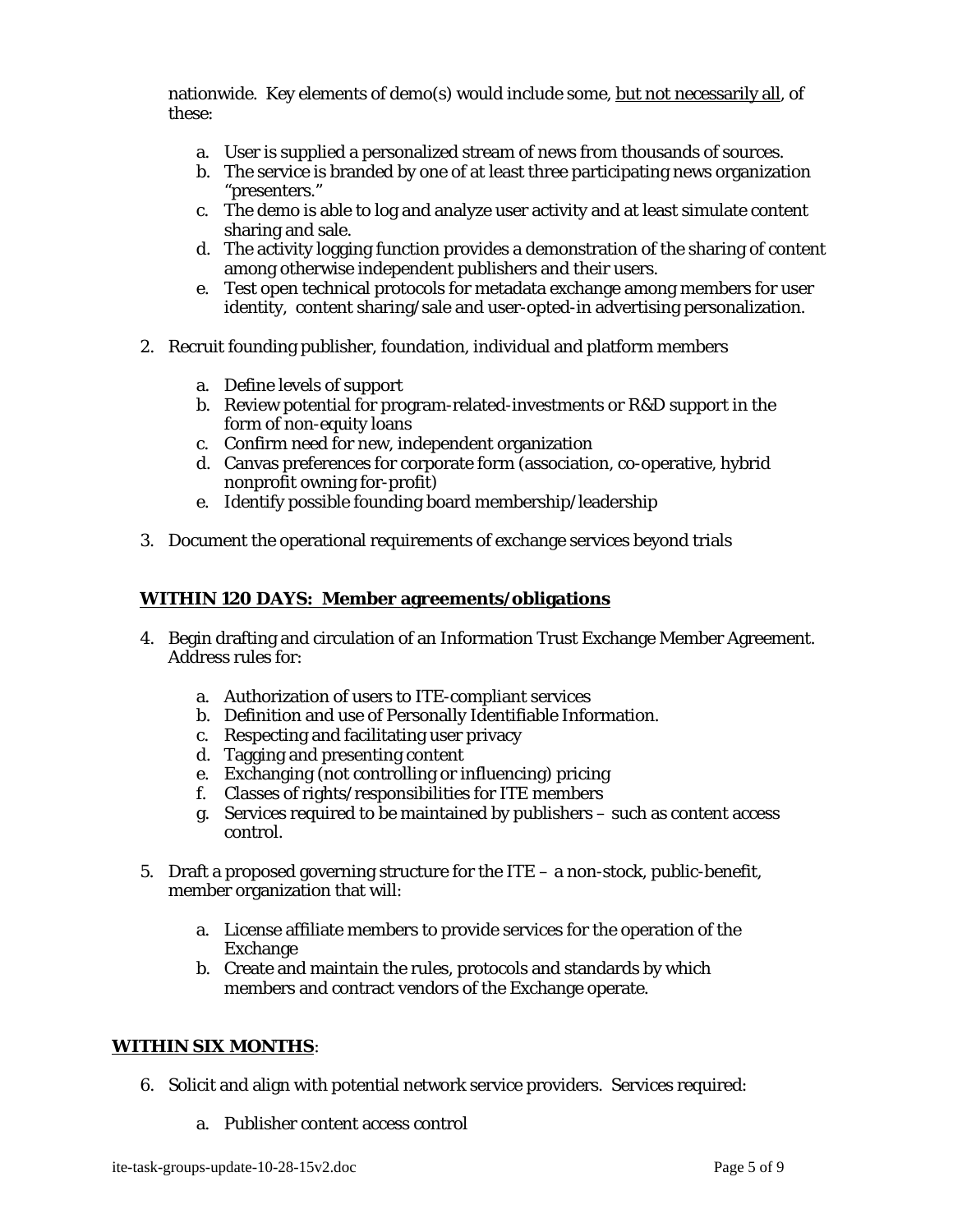- b. User identity data management
- c. Network user authorization services
- d. Event / access logging service
- e. Log billing and settlement service
- f. End-user content personalization services
- 7. Write protocols and standards that govern the operation of the Exchange. These protocols include rules for:
	- a. Establishing user identity
	- b. Sharing user authentication
	- c. Profile sharing
	- d. Copyright/syndication payment exchange and settlement
	- e. End-user billing and charging
	- f. Transfer of specific information across the public TCP/IP network (Internet) among and between (a) diverse point-of-service (POS) devices, such as laptops, smartphones and tablets and (b) Exchange members, including content providers (CP) and end-user service providers (USP).
	- g. Use, ownership and custodianship of personally-identifiable information (PII)
	- h. Framework for valuing exchange of personally identifiable information.
	- i. Control by users over a digital identity with respect to accessing, sharing and purchasing news and information content, and other users.
	- j. Establish an enforcement and disciplinary process to ensure members and affiliates operate within the rules.
	- k. The responsibilities of members and vendors to the operation of the ITE

## A BIG PROJECT IN PIECES

This is a big project, people often say. But it is doable, if we approach it as a series of smaller projects -- coordinated to enable a larger outcome. Think about the pieces that interest you, or are vital to your business, or vital to journalism and democracy. Let RJI know the role you'd like to play. We'll be trying to document and guide the pieces underway, to anticipate what's needed next, to enlist the help of others, and to understand and help obtain the resources required.

Again, thank-you for your time, and vision.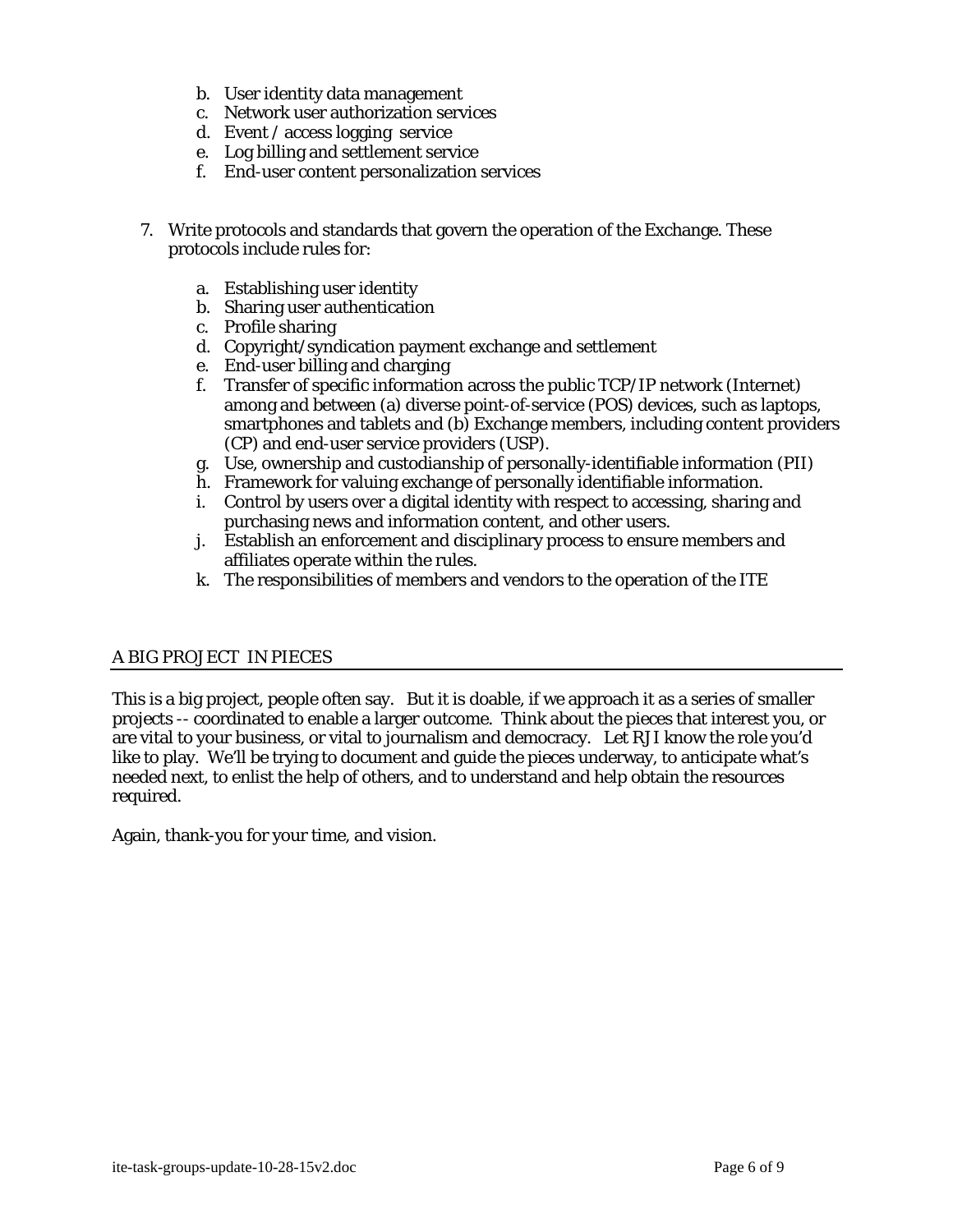# **Operational Requirements of ITE-sanctioned services**

#### **DRAFT / FOR DISCUSSION**

(October 25, 2015 v1.0)

The following are PROPOSED requirements of a special-purpose Exchange that securely transfers information among and between Exchange members, including content providers, end-user service providers, network operators and network service providers. The Exchange would operate through contracts between commercial vendors and the ITE Governing Authority.

#### **Find or create tools/services that do the following:**

- 1. ADVERTISERS -- Enable an advertiser to precisely reach relevant consumers with a personal message, and reward the user's service provider – and even the user directly – for the privilege of delivering the message.
	- Create online advertising exchanges to work in milliseconds with demand-side and sellside platforms to match willing advertisers with willing publishers and aggregators to deliver "impressions" to interested consumers. Prices range dramatically, as do the content and form of the advertisements.
	- Enable the delivery of precisely-targeted advertising and other commercial content relevant to a reader's expressly shared demographic profile, social networking connections, ad content preferences and browsing history.
	- Create online advertising exchanges to work in milliseconds with demand-side and sellside platforms to match willing advertisers with willing publishers and aggregators to deliver "impressions" to interested consumers. Prices range dramatically, as do the content and form of the advertisements.
	- Enable the delivery of precisely-targeted advertising and other commercial content relevant to a reader's expressly shared demographic profile, social networking connections, ad content preferences and browsing history.
- 2. CONTENT ACCESS -- Give publishers assurance that the person is authorized to view the resource requested and that, if money is involved, the money is going to be handled and publishers will get or give what the person expects.
- 3. CONTENT PACKAGING Facilitate custom assembly by the end user of information services from a variety of topical and geographic-oriented sources into personalized subscription packages.
- 4. CONTENT REPOSITORY -- Sanction one or more external or outsourced "cloud" services for storing and indexing news content uploaded by publishing members who prefer not to host their own content.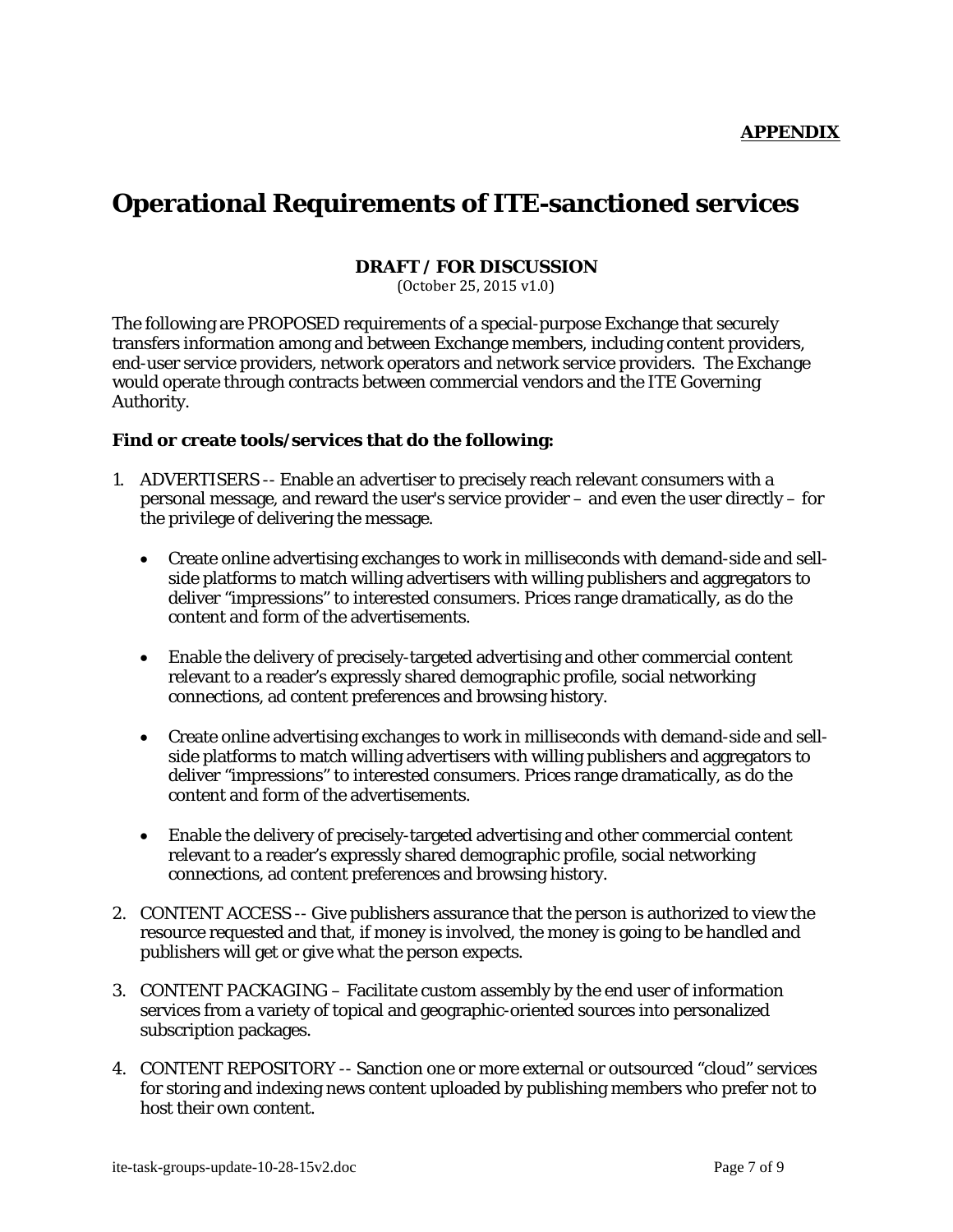- 5. DYNAMIC SERVICING Give publishers who offer their content real-time personal, demographic, preference or interest attributes of a user/reader at the time the user makes an online/mobile request for information, so the publisher can respond with targeted, customized messages or services.
- 6. FREEMIUM vs. FREE -- Allow the public user to chose among a range of options from (1) no advertising and no disclosure or use of their tracked activity in a subscription-based approach to (2) receipt of highly customized commercial messages and the wide, background marketing of their information preferences in a rewards-based program approach.
- 7. LOGGING ACTIVITY -- Every click across the Exchange that involves an exchange of value (a payment for an article or a reward for viewing or doing something) is logged to an authentication and logging service, which is seen by the system participants as a "central shared service" although in Exchange practice it may be distributed and hierarchal as with DNS.
- 8. LOGGING REPORTS -- At settlement time, the settlement service bundles all the clicks sorted by home-base of the users on the one hand and by the vending publisher on the other hand -- and determines an aggregate debit or credit to charge the home base and an aggregated credit or debit to charge the publishers (note that a "publisher" could be a brand which is paying for a user to view a commercial message). This all is done periodically - daily, weekly, monthly -- probably weekly in prototype -- across the bank ACH Exchange with log reports sent to the home bases and publishers.
- 9. MICROACCOUNTING -- Create a clearing-house settlement process for payments and credits among publishers and user-account managers.
- 10. EXCHANGE SUBSCRIPTIONS Enable publishers to be paid for providing digital content across an ITE Exchange without having to have one-off relationship with each reader/user.
- 11. ONE BILL/ACCOUNT Create one account, one ID and one bill with which to acquire a wide variety of content from multiple, otherwise independent sources by subscription or by click/action.
- 12. PRICING -- Enable a content provider to establish and vary pricing for discrete information objects in real time based on the user's identity, relationships and use.
- 13. Enable a service provider to make money by purchasing content at lower wholesale prices and reselling it at higher retailer prices to its users, managing the spread as a business exercise.
- 14. PRIVACY Create mechanisms for aggregating and sharing demographic, interest and preference data about individual users upon transparent terms acceptable to the individual.
	- Allow ITE service providers who establish accounts and manage the persona and privacy of their users will be willing to share some demographic and interest information about their users to third-party publishers as a condition of those publishers being willing to provide services to those users.
	- Create the opportunity for an entity or entities that would help consumers manage their personas across a variety of information services – some paid and some that pay, or reward (e.g. rewards programs).